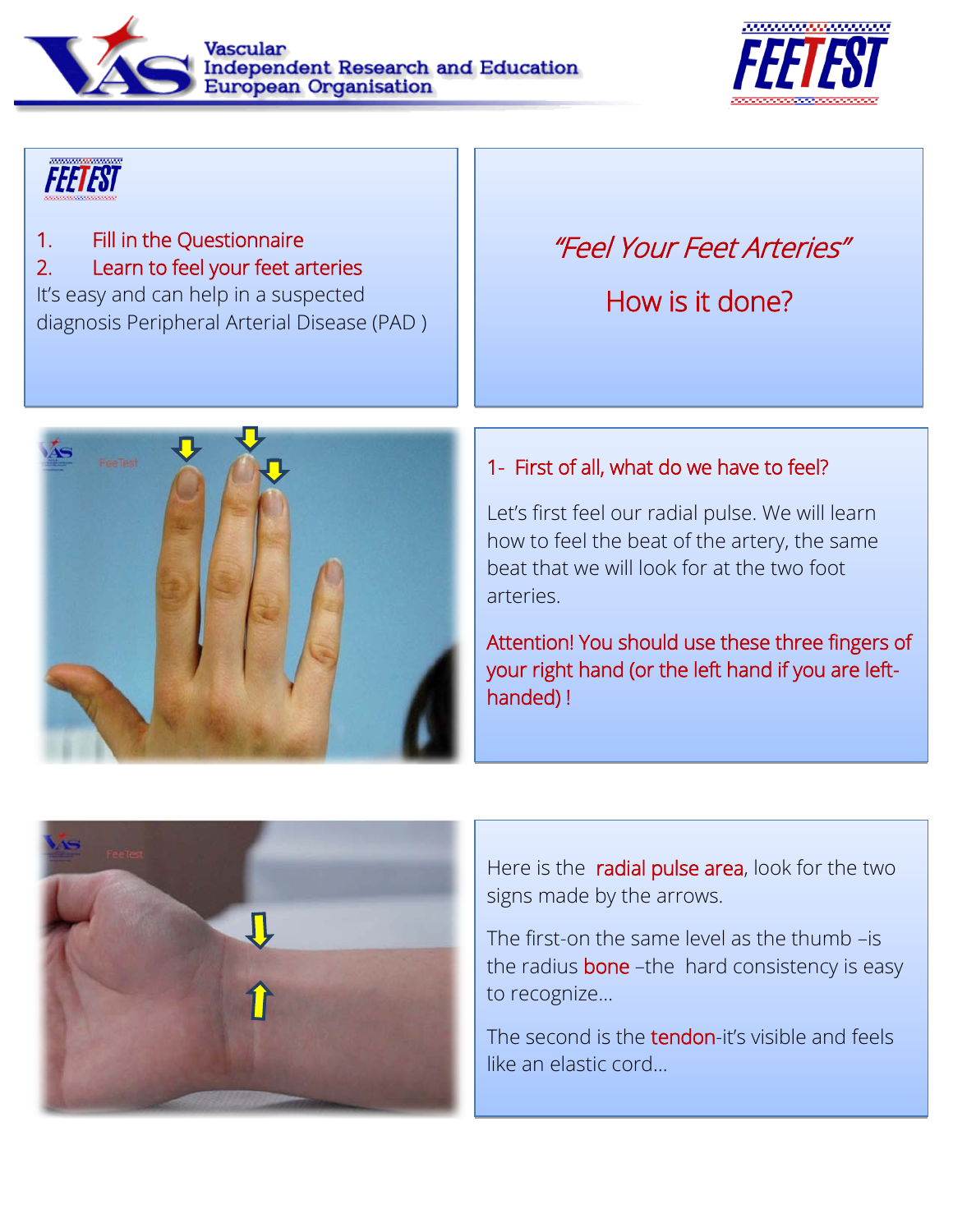





If you place your three fingers on the colored space between the two markers, you will feel the radial pulse!(see the red-colored area)

#### Now that we know what to look for, let's begin the palpation of our two foot arteries.

2. The first is the PEDIDIAL ARTERY. How can we find it?

Let's look at the foot from above. We find the space between the first and second toe.





We can trace an ideal line from that point to the center of the neck of the foot (we can also place a pencil over the area)

#### The pedidial artery is found in this area.

If you don't find it right away, gently move your three fingers back and forth in the area until you feel the beat.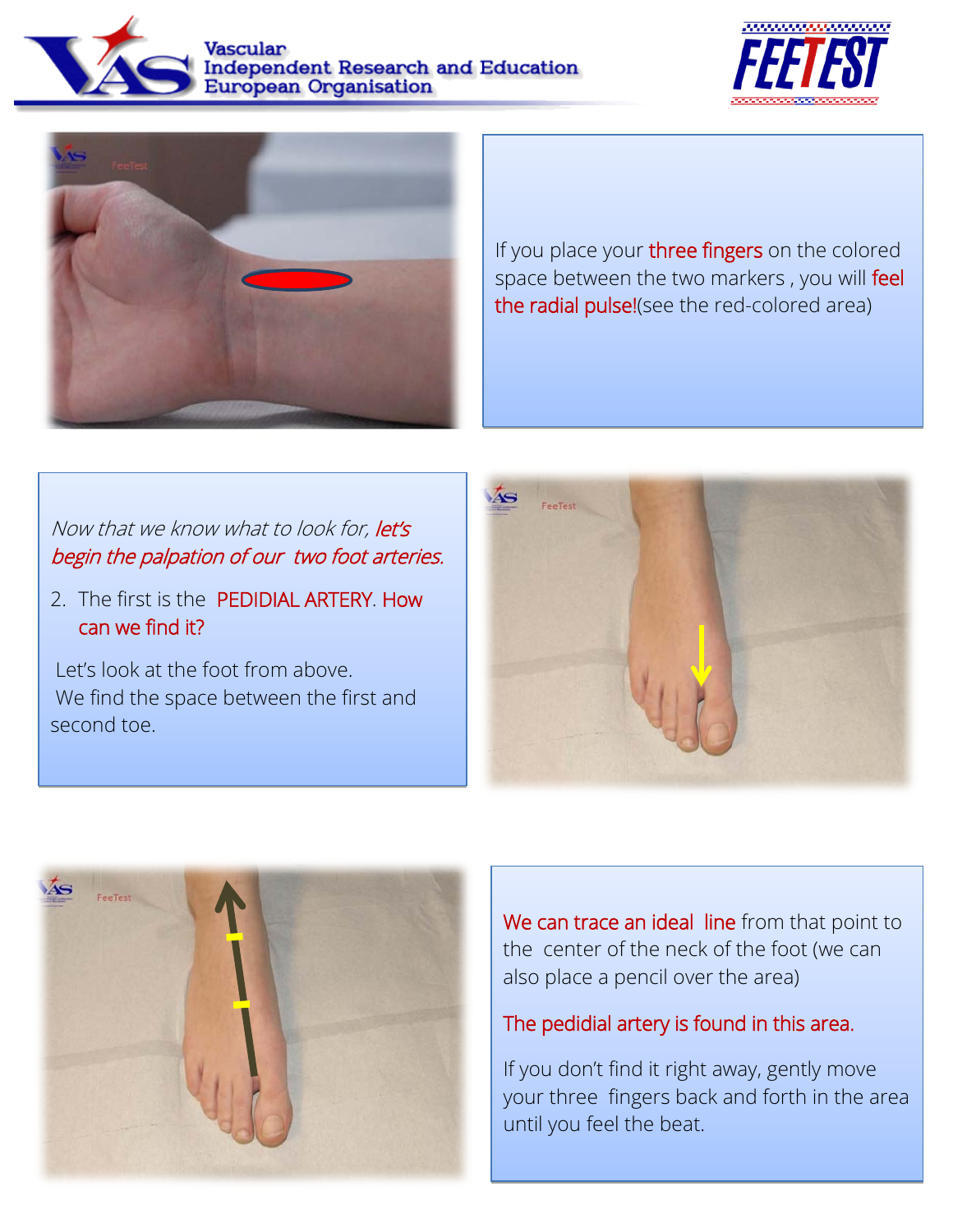





#### 3-The second is the POSTERIOR TIBIAL ARTERY. How do we find it?

First of all we look at the medial side of the foot. As before, we need to find the two easy reference points.

The first is found at the base of the heel and the second is the arch of the neck of the foot.

Here they are, indicated by the arrows.

i



You should do the same on the other foot.

The pulsations should be similar.





We then connect the two points (we can also use a pencil)

This time ,we need another marker as we will see on the next photo.